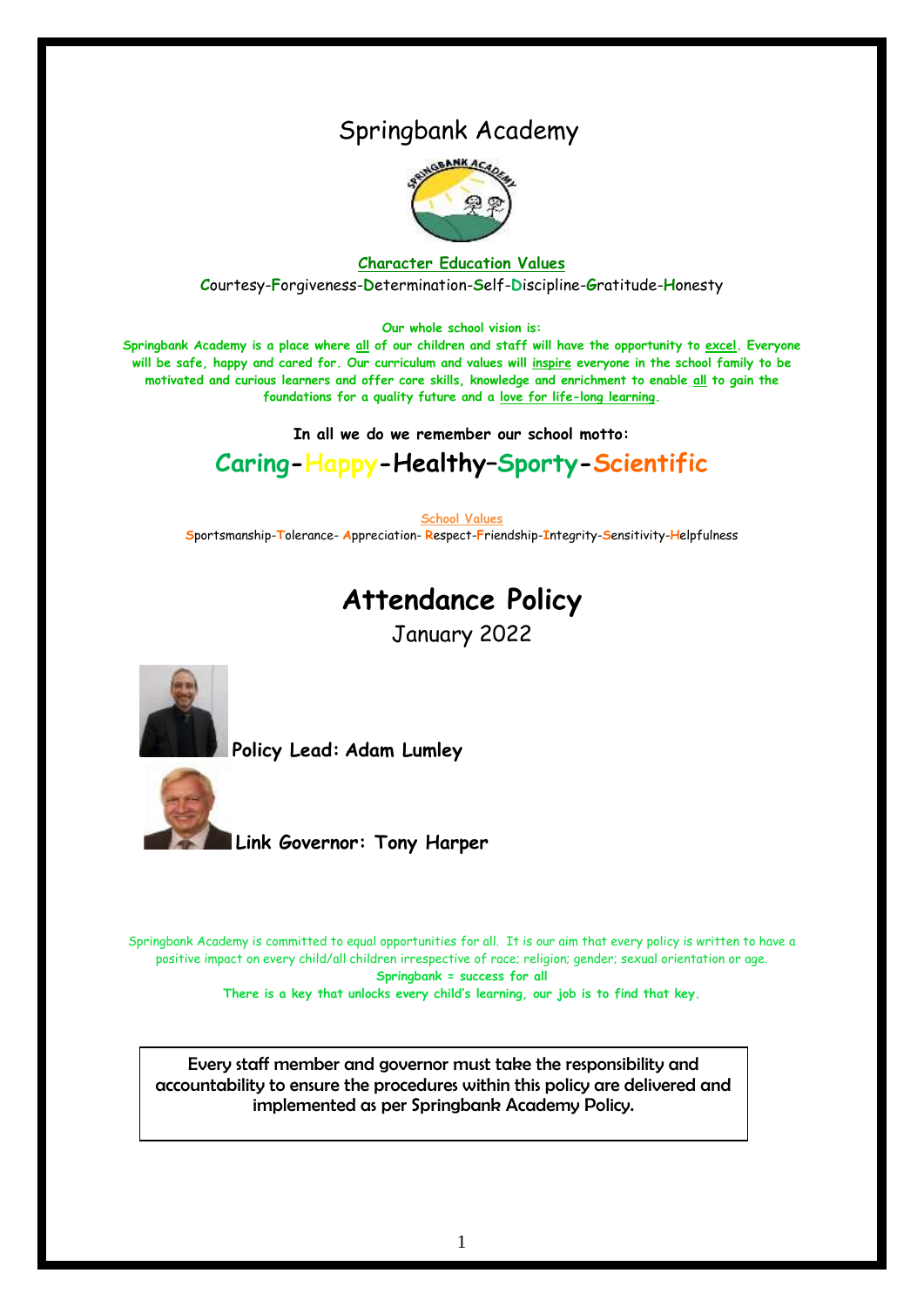### Key School Attendance Staff



Headteacher: Julie Vaccari



Assistant Head teacher/Lead Attendance Teacher: Adam Lumley



Safeguarding Officer: Dawn Wigley



Finance Clerk: Heather Roper Scholarship

The primary rationale for high-quality attendance data is the relationship between student attendance and student achievement. Teacher effectiveness is the strongest school-related determinant of student success, but chronic student absence reduces even the best teacher's ability to provide learning opportunities. Students who attend school regularly have been shown to achieve at higher levels than students who do not have regular attendance.

National Center for Educational Statistics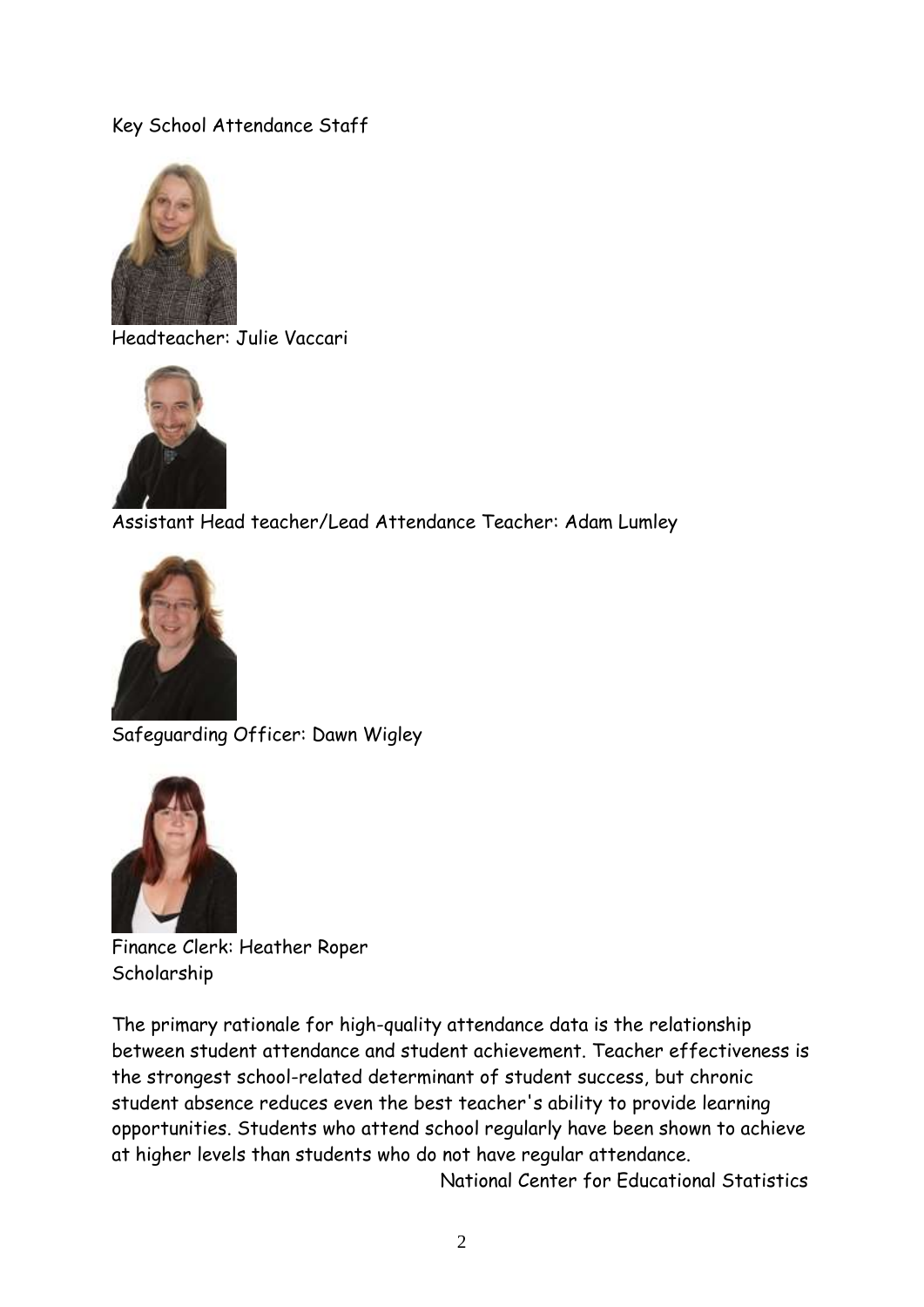Research on truancy and absenteeism suggests that students with better attendance score higher on achievement tests than their more frequently absent peers (Lamdin, 1998). Attendance not only affects individual students but also can affect the learning environment of an entire school.

Stephen B Sheldon

#### Vision Statement:

At Springbank Academy we fully believe that a pupil's attendance at school every day is of vital importance to ensure they secure a good education, and to take advantage of the learning, skills and ongoing knowledge that is carefully planned for each individual child.

We aim to "develop personal qualities of understanding of self and others, self discipline and motivation, and responsible maturity." We also believe that making attendance and punctuality high profile will ensure the children have the necessary skills for their future life and workplace. All staff and governors recognise that education is the key to achievement for pupils and that irregular attendance can lead to educational disadvantage.

The aims of the school attendance policy:

- to ensure systems are in place to improve attendance;
- to make attendance and punctuality a priority for all stakeholders;
- to develop a framework which defines agreed roles and responsibilities and promotes consistency in carrying out all attendance procedures;
- to provide support, advice and guidance given by the LA and government to pupils and parents;
- to have in place a systematic approach to gathering and analysing attendance related data to facilitate prompt swift action;
- to implement a system of rewards for 100% attendance
- to promote effective partnerships with Family Services and other services and agencies that support us in approving attendance;
- to recognise the personal needs of individual pupils when planning reintegration following significant periods of absence;
- All Children have access to blended learning and live sessions to ensure children can work along with their class or 'catch up' work missed.

School demonstrates a strong attendance ethos by having:

 an attendance policy which is a working document easily understood by all, regularly updated and disseminated widely;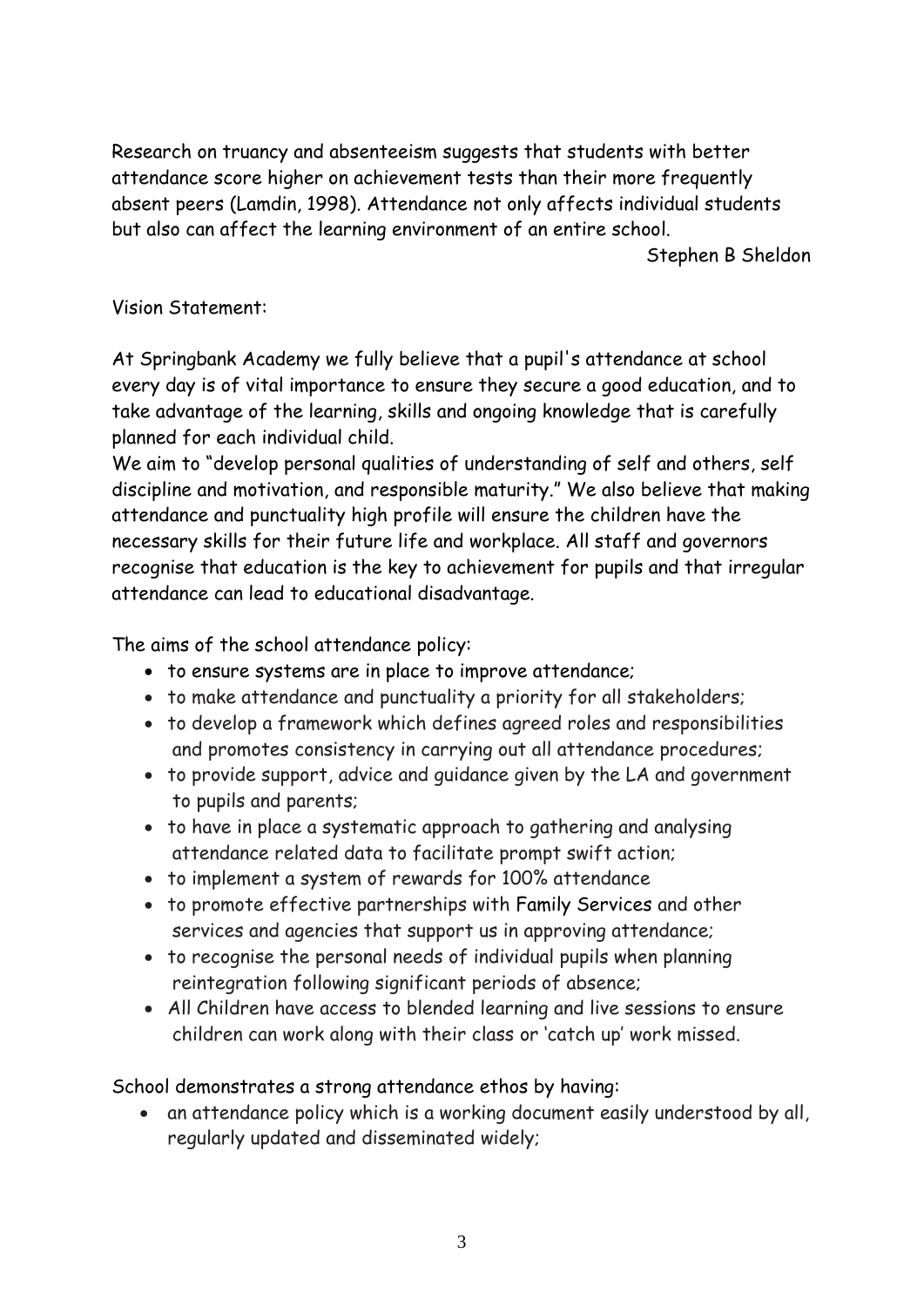- a clear and effective policy on absence which ensures pupils and parents understand the importance of good attendance and the circumstances in which schools will or will not authorise absence;
- lateness and post–registration absence procedures that are understood by all;
- procedures ensuring longer term medical absences can be discussed with medical personnel and supportive structures including blended learning and live sessions allows the children to work with their class and catch up missed work;
- a whole school approach which reinforces good attendance, by providing quality teaching and learning that encourages all pupils to attend and aspire to achieve at the highest levels;
- a member of SLT and attendance officer to lead on attendance, but all staff seeing attendance as a shared responsibility;
- aspirational school attendance targets which are understood by staff, parents and pupils, with motivating rewards and support systems alongside sanctions;
- consideration of the physical layout of the school which can help improve the attendance, punctuality and prevent post registration truancy including access to the carpark;
- clear communication with pupils and parents about the consequences of truancy and parentally condoned absence and explanations for the link between poor attendance and reduced attainment;
- parents' open days, pupil reviews engage parents/carers, and by using school assemblies, visual displays and competitions to engage pupils;
- effective systems for the use of attendance data to identify trends and highlight areas of concern.
- Clear and effective ways of communicating and sharing information with the school community.

School Organisation The School Day 8.00 Breakfast Club for key workers. 8.45-9.15 Staggered drop-offs. 9.00-9.15 Registration.

- 9.30 Register closes.
- 3.05-3.35 Staggered collections.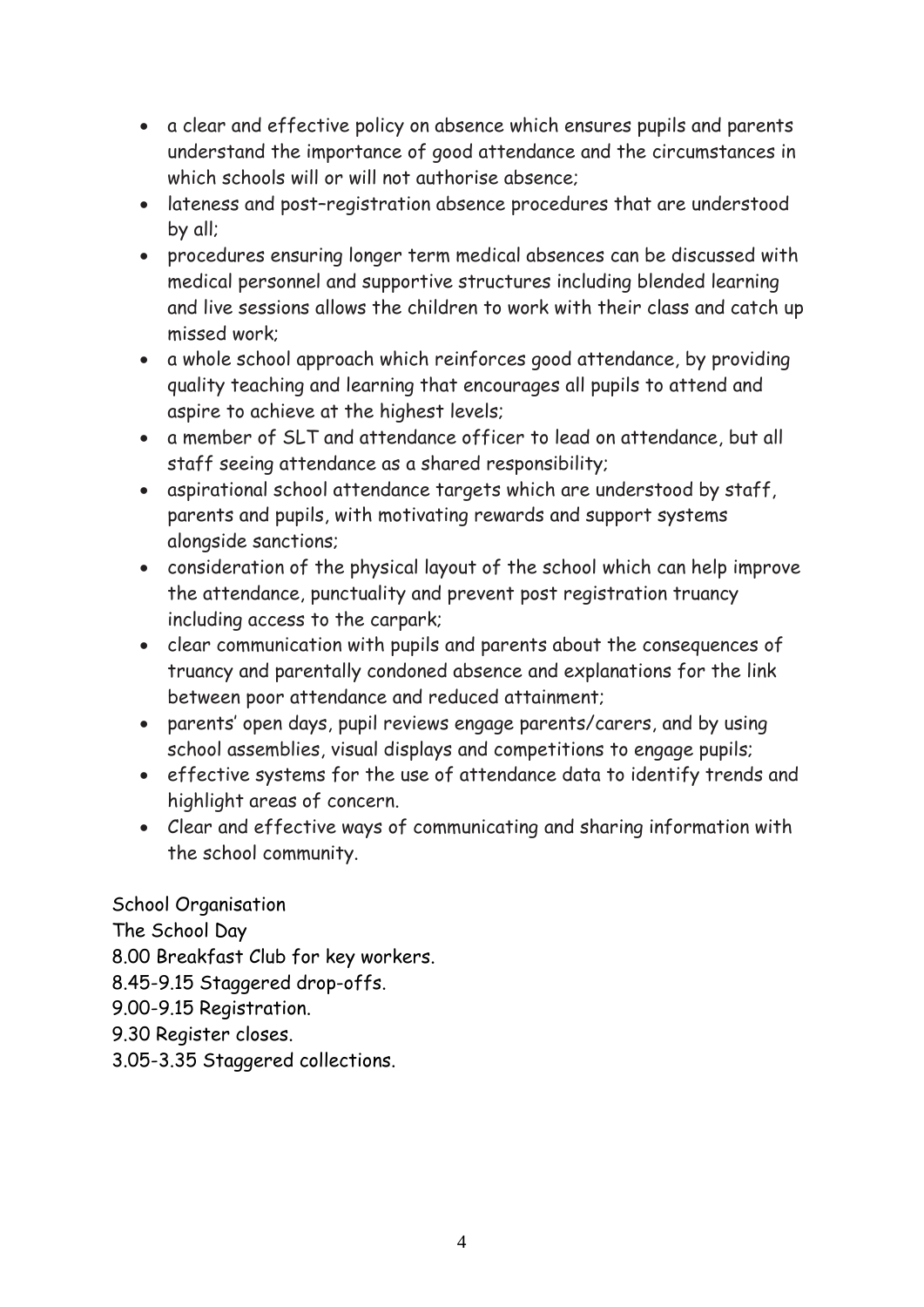#### **Registration**

A register is completed in each classroom to enable the office to input the attendance data electronically. The register closes at 9:30 and will be collected by a member of the attendance team.

#### **The registers should be marked as follows:**

#### **By teaching staff:**

• those present are marked in the register for electronic transference.

#### **By designated attendance staff:**

• a correct code is inserted electronically for absences. A list of codes is recorded on the inside of the register. Absences can only be authorised by the Attendance Officer or Head teacher. There are currently additional codes for self-isolation and COVID symptoms.

#### **Not attending in circumstances relating to COVID-19**

This category must be used to record sessions that take place in the 2021 to 2022 academic year where a pupil does not attend because their travel to, or attendance at, school would be:

- contrary to guidance relating to the incidence or transmission of COVID-19 from UK Health Security Agency (UKHSA), and/or the Department of Health and Social Care (DHSC)
- prohibited by any legislation (or instruments such as statutory directions) relating to the incidence or transmission of COVID-19

This category must only be used to record where a pupil is not attending for the reasons set out above. It should not be used to record any other type of nonattendance or absence - for example, where a parent or pupil is anxious about attending school because of COVID-19.

The School's COVID-19 Risk Assessment sets out when pupils should selfisolate and when they ought to be tested in the 2021 to 2022 academic year.

#### **Response to non-attendance**:

Reasons for absences should be emailed to the Admin Office or notified by telephone, where the reason can be recorded electronically by a member of the attendance team.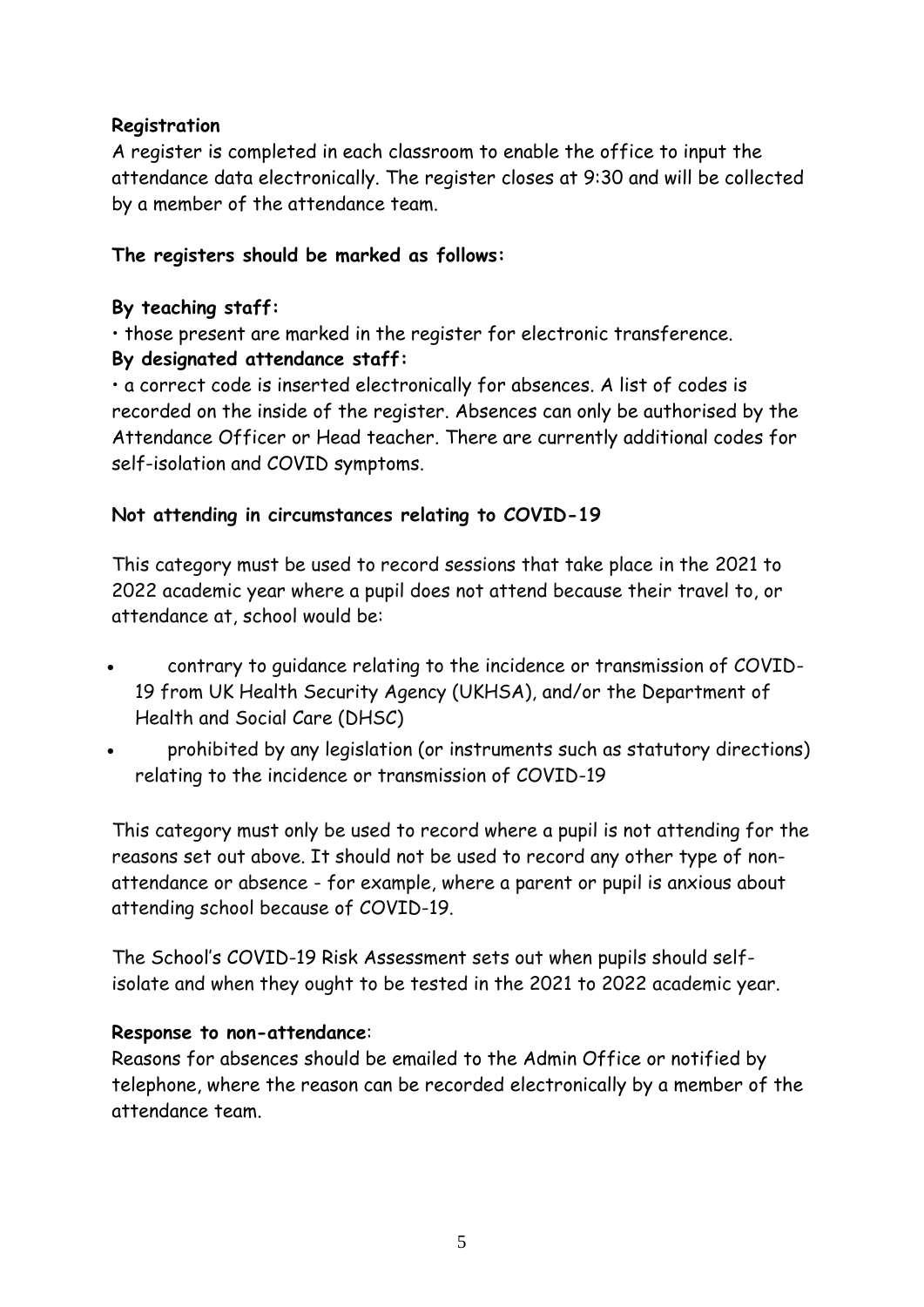#### **First day of absence:**

A telephone call, or a home visit is made if no contact has been made with the family and a calling card is left by a member of the Attendance Team.

#### **Second day of no contact**:

A second home visit to be made and calling card left if no response.

### **Third day of no contact:**

Home visit to be made and calling card left. Referral made to missing persons- contact (The Trust).

#### **Fourth day of no contact:**

Wider search to be initiated and daily phone calls/texts made to the family and additional contacts. (Currently weekly).

### *The school may alter the sequence of procedures if there are concerns regarding the safety of the family, or the child has had regular unauthorised absences.*

#### **Lates**

 It is to be noted by all delivering the attendance policy that the current staggered drop-offs will remain for the future.

Persistent lateness is brought to the attention of the Head teacher/Lead Attendance Officer as soon as possible.

## **Procedure and monitoring**

To monitor attendance, the school:

- uses a new computerised attendance system (Bromcom), this is used to monitor such things as;
	- **a.** trends and patterns of absence and punctuality
	- **d.** year group and class group attendance levels.
	- **c.** persistent absenteeism

This information is used by the Lead Attendance Officer to present to governors for monitoring and evaluation.

## **Persistent Absentees**

Persistent Absentees are children whose attendance has dropped below 90%. Persistent Absentees or children whose attendance is causing concern are discussed with the Head teacher and Lead Attendance Officer.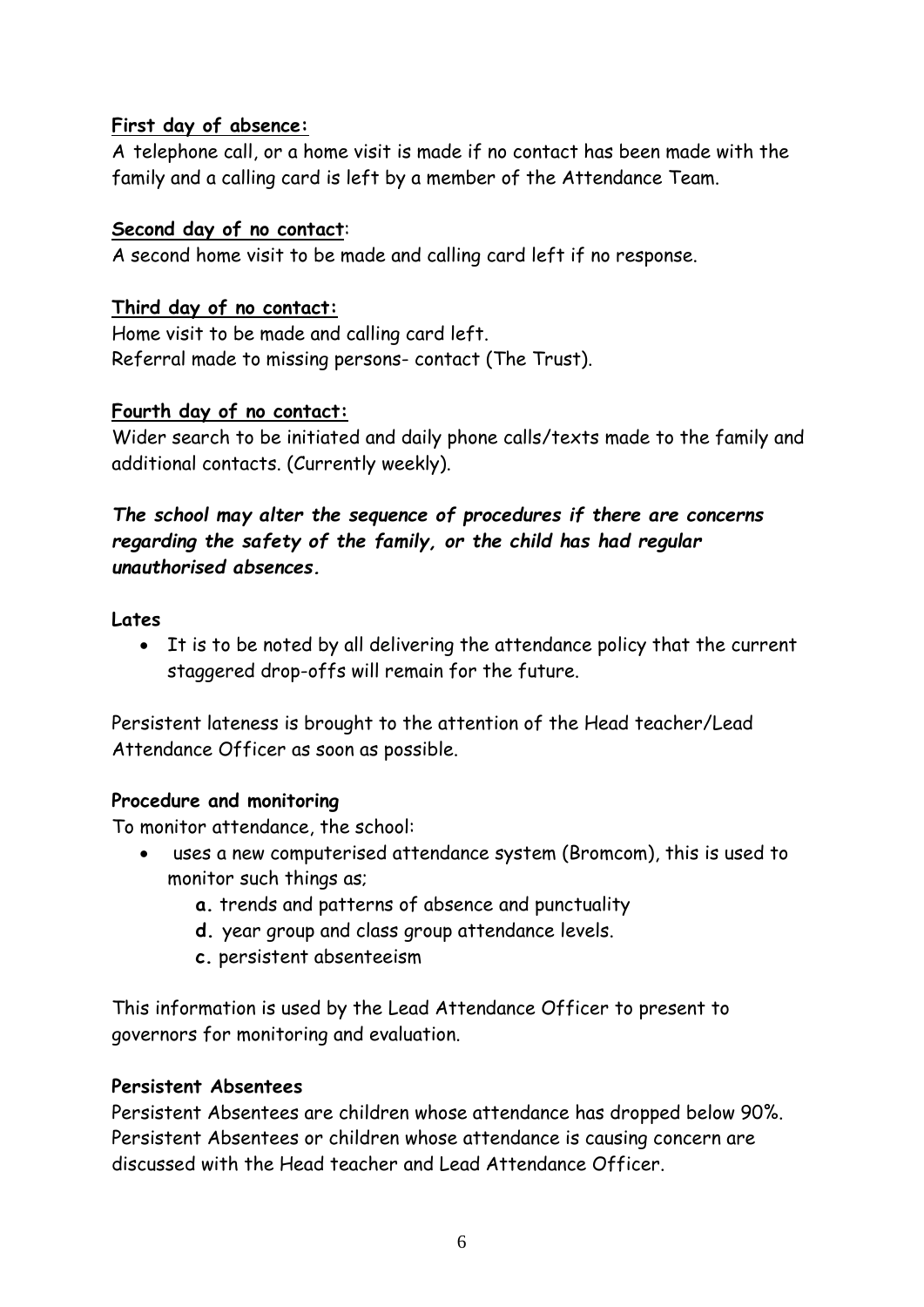An Attendance Panel meeting is arranged for the families, whenever their child is absent. These children are closely monitored by the Attendance Team and records regarding these children is gathered in the 'Attendance Concern' file. Parents are alerted via letter when their child becomes a Persistent Absentee. When their attendance improves and rises above 90% a letter sent home to congratulate families.

## **The Attendance Lead:**

- sets a target for attendance: **96%**
- monitors attendance data-tracking attendance data of different groups, monitors and contacts children falling below 90% (PA); ensuring good communication with families regarding their children's attendance; ensuring detailed records are recorded; make requests to the Local Authority, through its family service to provide additional support or issue penalty notices.

### **Legal Action**

If the child has unauthorised absence of more than 3 days/6 sessions (over a 6 week rolling period) a request will be made to the Local Authority to issue a penalty notice.

Recording is used as a basis for preparing evidence for court proceedings. It is therefore essential that the records are accurate, up to date and clear. The court can ask to see the records at any time during the court process. It is important that our records show that:

- everything has been done to try and resolve the matter (within school meetings)
- the defendant has been made aware of the non-attendance during the period in question (a letter/text will have been sent and meetings will have been arranged to discuss the reasons)
- avenues have been explored as to the cause of the absence
- the parents have been advised of their responsibility and any other advice that would help them in the matter

#### **Information to authorities**

The Local Authority seek information from schools about the level of authorised and unauthorised absence at the end of each term. This will help with the monitoring of the targets set for the reduction of unauthorised absence.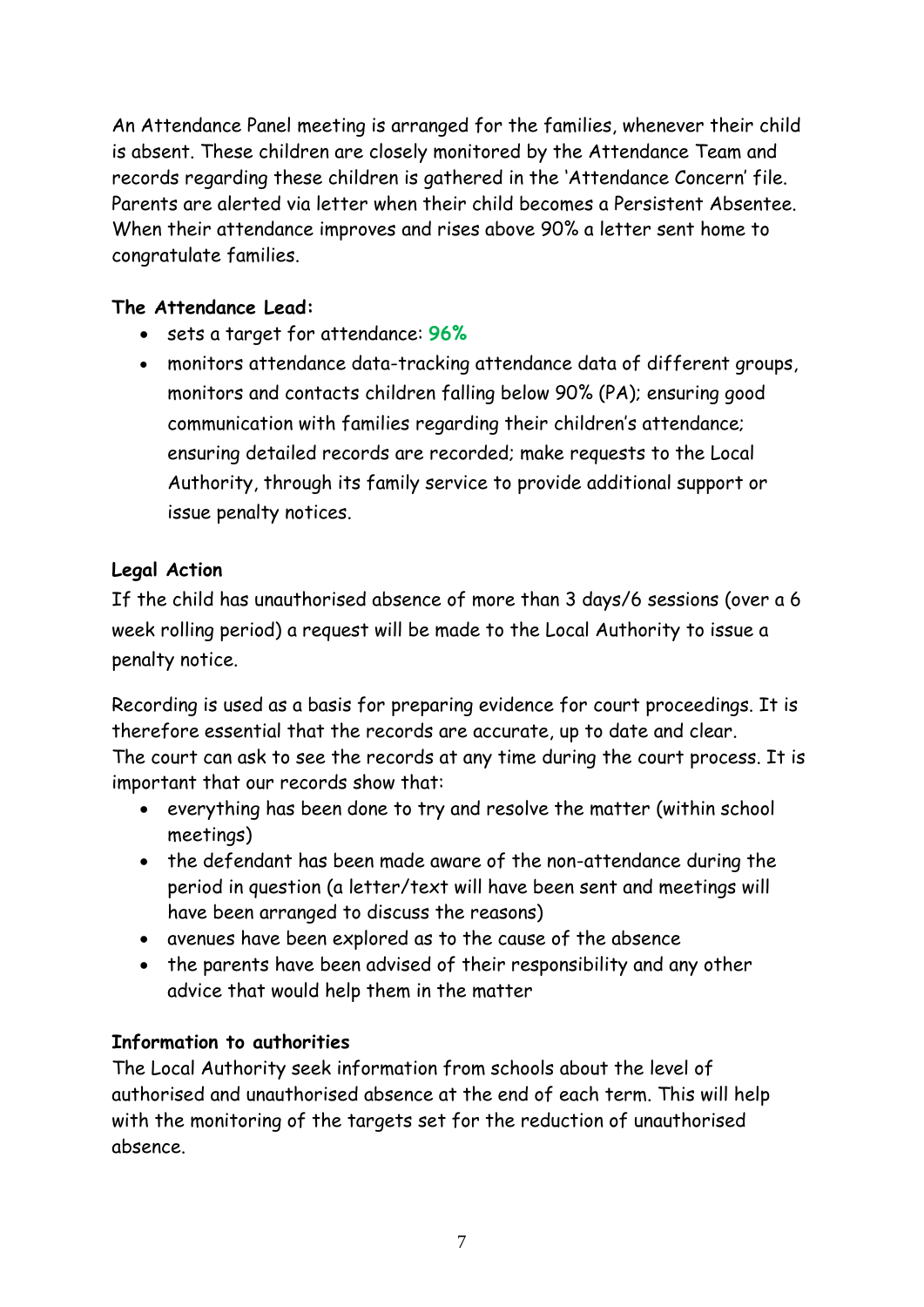In the summer term each year, schools are required to provide information to the DfE about levels of authorised and unauthorised absence. This data is published by the DfE in national league tables in November each year. (Currently paused)

#### **Involvement of School Governors**

Governors monitor attendance through:

- **a.** termly reports to governors on the level of attendance in each year group by the lead attendance officer.
- **b.** involvement in the reward/sanction system.
- **c.** taking an active role in Attendance Panels.

#### **Working with the Local Authority through their Family Support service to:**

- request the issuing of a Penalty Notice where an individual case meets the criteria.
- support attendance cases below 90%

#### **Information to Parents**

The school makes regular contact with parents through the school's newsletter, google classrooms and website, in which we include advice, news and information about attendance levels. Teachers discuss attendance with every child and family, during the Teaching and Learning Conferences each term.

#### **Incentives and sanctions**

Class attendance is monitored.

 Classes falling below 92% are monitored by the class/Lead Attendance Teacher. A talk will be given to the class on the importance of attending school and the class teacher will display attendance as a target.

School Attendance Does Matter <https://www.youtube.com/watch?v=BlEPKH2Izxg>

Why 100% attendance is important <https://www.youtube.com/watch?v=BlEPKH2Izxg>

School Attendance - Every Learner, Every Day [https://www.youtube.com/watch?v=Qb\\_O7XYoTs8](https://www.youtube.com/watch?v=Qb_O7XYoTs8)

Please note that during the pandemic, many attendance procedures are at times temporarily suspended but high expectations remain in place.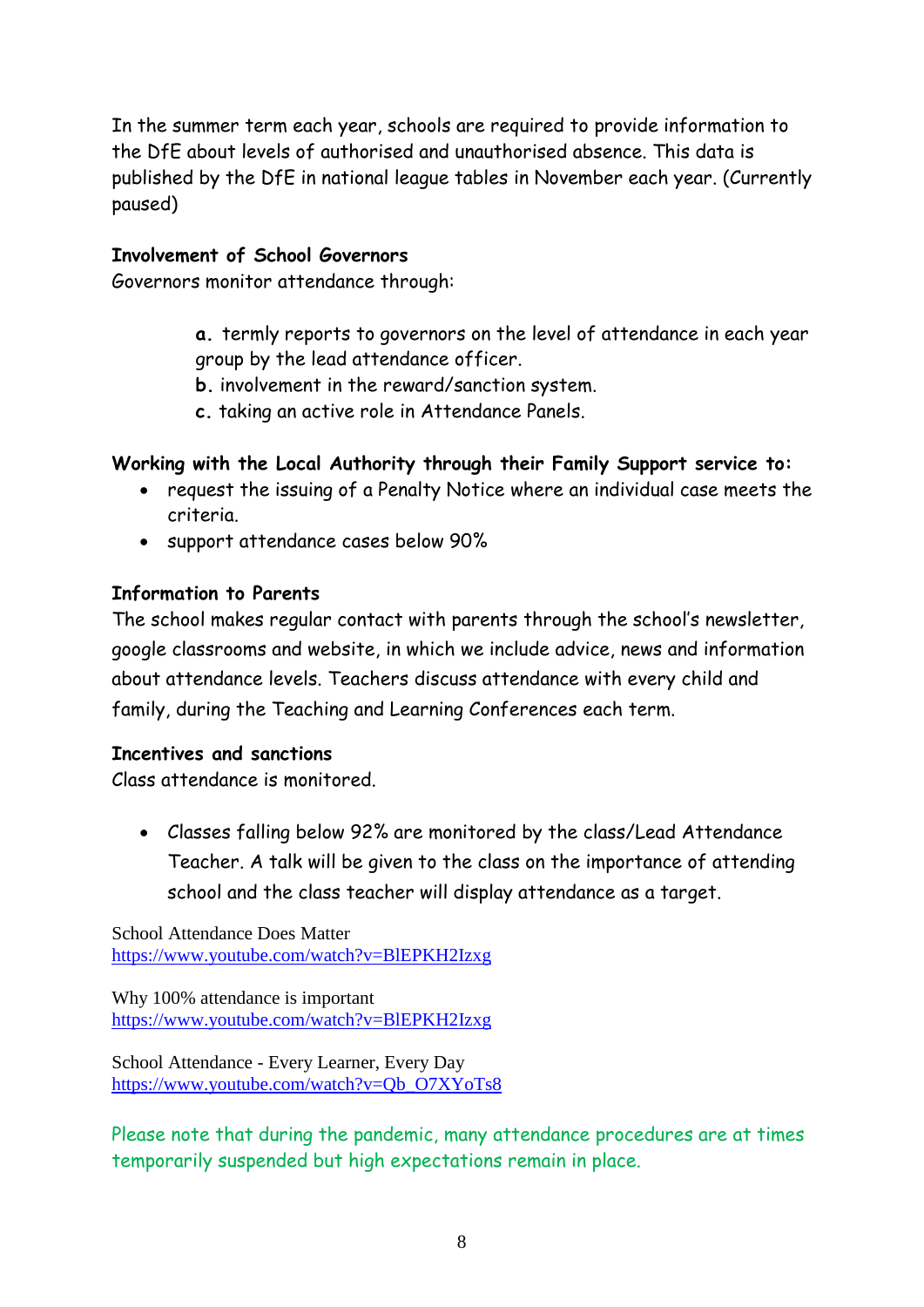# Appendix 1: recording attendance in relation to coronavirus (COVID-19) during the 2021-2022 academic year

#### **Attendance expectations**

Attendance is mandatory. The usual rules on attendance continue to apply, including:

- parents' duty to ensure that their child of compulsory school age attends regularly at the school where the child is a registered pupil
- schools' responsibilities to record attendance and follow up absence
- the ability to issue sanctions, including fixed penalty notices, in line with local authorities' codes of conduct
- the duty on local authorities to put in place arrangements for identifying, and to follow up with, children missing education

### **Not attending in circumstances relating to COVID-19**

This category must be used to record sessions that take place in the 2021 to 2022 academic year where a pupil does not attend because their travel to, or attendance at, school would be:

- contrary to guidance relating to the incidence or transmission of COVID-19 from UK Health Security Agency (UKHSA), and/or the Department of Health and Social Care (DHSC)
- prohibited by any legislation (or instruments such as statutory directions) relating to the incidence or transmission of COVID-19

This category must only be used to record where a pupil is not attending for the reasons set out above. It should not be used to record any other type of nonattendance or absence - for example, where a parent or pupil is anxious about attending school because of COVID-19.

The School's COVID-19 Risk Assessment sets out when pupils should selfisolate and when they ought to be tested in the 2021 to 2022 academic year.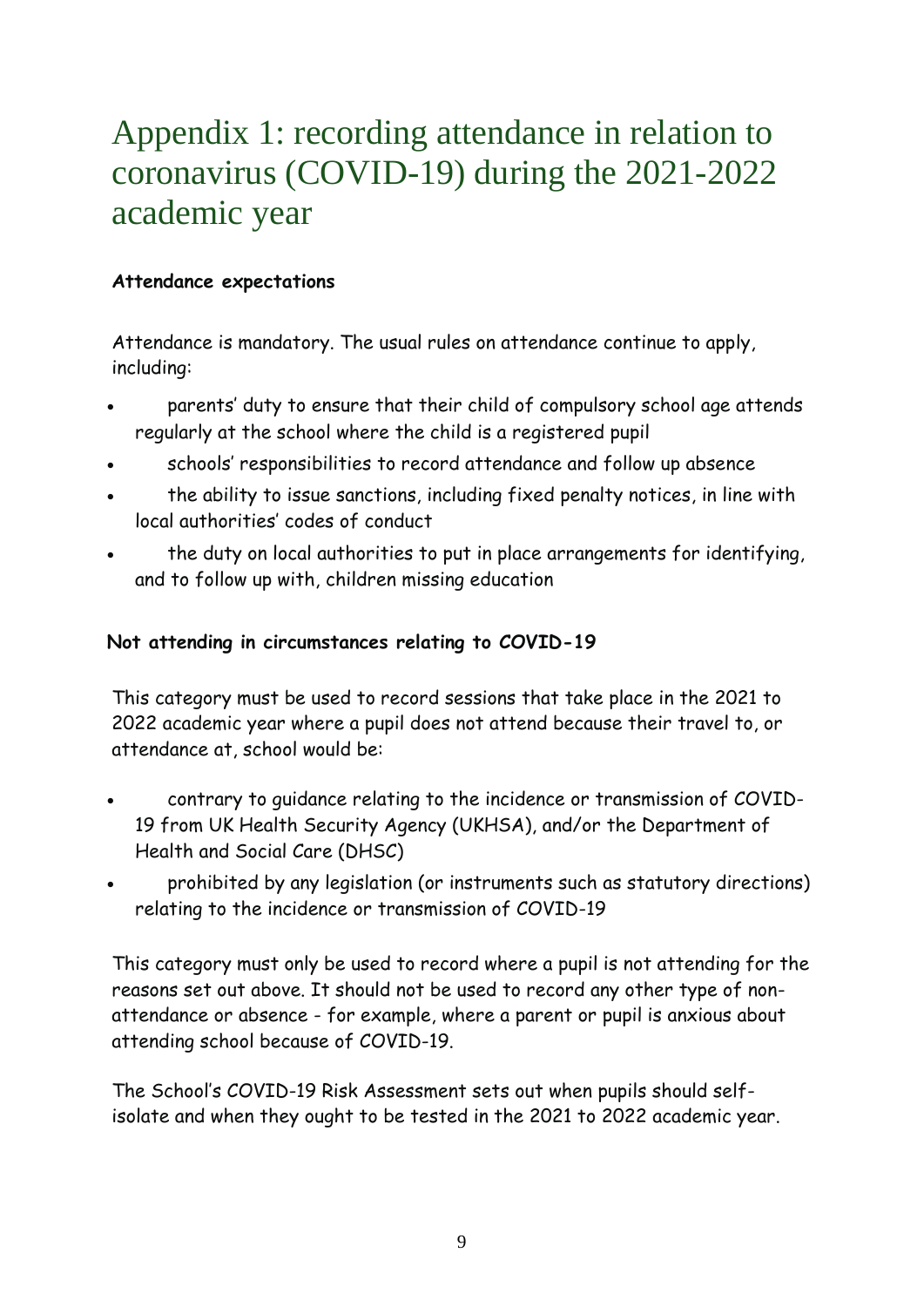## **Examples in which 'not attending in circumstances relating to COVID-19' could apply**

In line with current legislation and guidance from the UKHSA and DHSC, examples are as follows.

#### **Pupils who are required to self-isolate as they have symptoms of COVID-19**

Pupils who have symptoms of COVID-19, or have had a positive lateral flow device (LFD) test, should follow the latest government guidance on whether they need to take a polymerase chain reaction (PCR) test.

Where a pupil is required to take a PCR test, and they test negative and feel well, they can stop self-isolating and return to school. If the pupil remains unwell following the PCR test (such as with a different illness), then they should be recorded as code I (illness). Code X should only be used up until the time of the negative test result. Schools should not retrospectively change the attendance register due to a negative test result. For symptomatic pupils, Code X should be used for the period of self-isolation until the test.

After a pupil tests positive for COVID-19 (LFD or PCR), they should be recorded as code I (illness) until they are able to return to school. They should continue to self-isolate in line with public health guidance.

## **Pupils who are a close contact of someone who has symptoms or confirmed COVID-19**

From 14 December 2021, adults who are fully vaccinated and all children and young people aged between 5 and 18 years and 6 months (pupils) identified as a contact of someone with COVID-19 are strongly advised to take a LFD test every day for 7 days and continue to attend their setting as normal, unless they have a positive test result.

Daily testing of close contacts applies to all contacts who are:

- fully vaccinated adults people who have had 2 doses of an approved vaccine
- all children and young people aged 5 to 18 years and 6 months (pupils), regardless of their vaccination status
- people who are not able to get vaccinated for medical reasons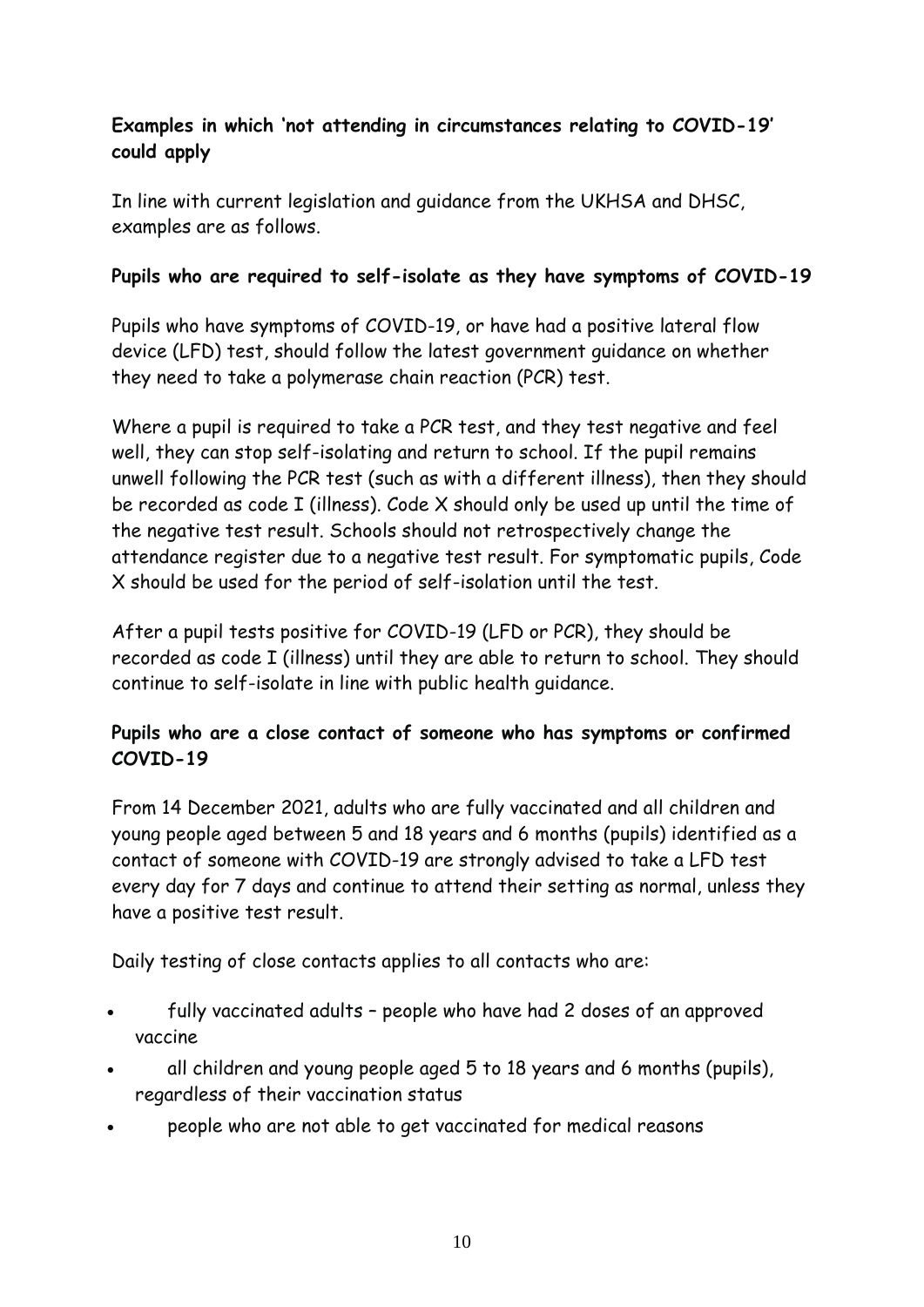people taking part, or have taken part, in an approved clinical trial for a COVID-19 vaccine

Although close contacts are strongly advised to get a test, they should continue to attend school unless they are symptomatic. Schools should follow up with families if they are not satisfied with the reason as to why the pupil is not in school. Schools can request supporting evidence from the family. Where the school is not satisfied with the reason given for absence, they may record this using one of the unauthorised absence codes, in line with the [school attendance:](https://www.gov.uk/government/publications/school-attendance)  [guidance for schools.](https://www.gov.uk/government/publications/school-attendance)

Children under 5 years are exempt from self-isolation and do not need to take part in daily testing of close contacts.

Pupils with SEND identified as close contacts should be supported by their school and their families to agree the most appropriate route for testing including, where appropriate, additional support to assist swabbing. For further information please see [SEND guidance.](https://www.gov.uk/government/publications/guidance-for-full-opening-special-schools-and-other-specialist-settings)

Further information is available in [NHS Test and Trace: what to do if you are](https://www.gov.uk/guidance/nhs-test-and-trace-how-it-works)  [contacted](https://www.gov.uk/guidance/nhs-test-and-trace-how-it-works) and in the [stay at home: guidance for households with possible or](https://www.gov.uk/government/publications/covid-19-stay-at-home-guidance)  [confirmed coronavirus \(COVID-19\) infection.](https://www.gov.uk/government/publications/covid-19-stay-at-home-guidance)

### **Pupils who are required by legislation to self-isolate as part of a period of quarantine**

As usual, parents should plan their holidays within school breaks and avoid seeking permission to take their children out of school during term time. Families should also consider that their child may need to self-isolate following trips overseas that require a period of quarantine. If a pupil is required to be in quarantine on arrival in, or return to, the UK, the school should use code X in the register.

#### **Pupils who are self-isolating but who have not had a test**

In line with public health advice, pupils with symptoms must self-isolate and schools should strongly encourage pupils to take a PCR test. Where the pupil is unable to take a PCR test, the school should record the pupil as code X in the register.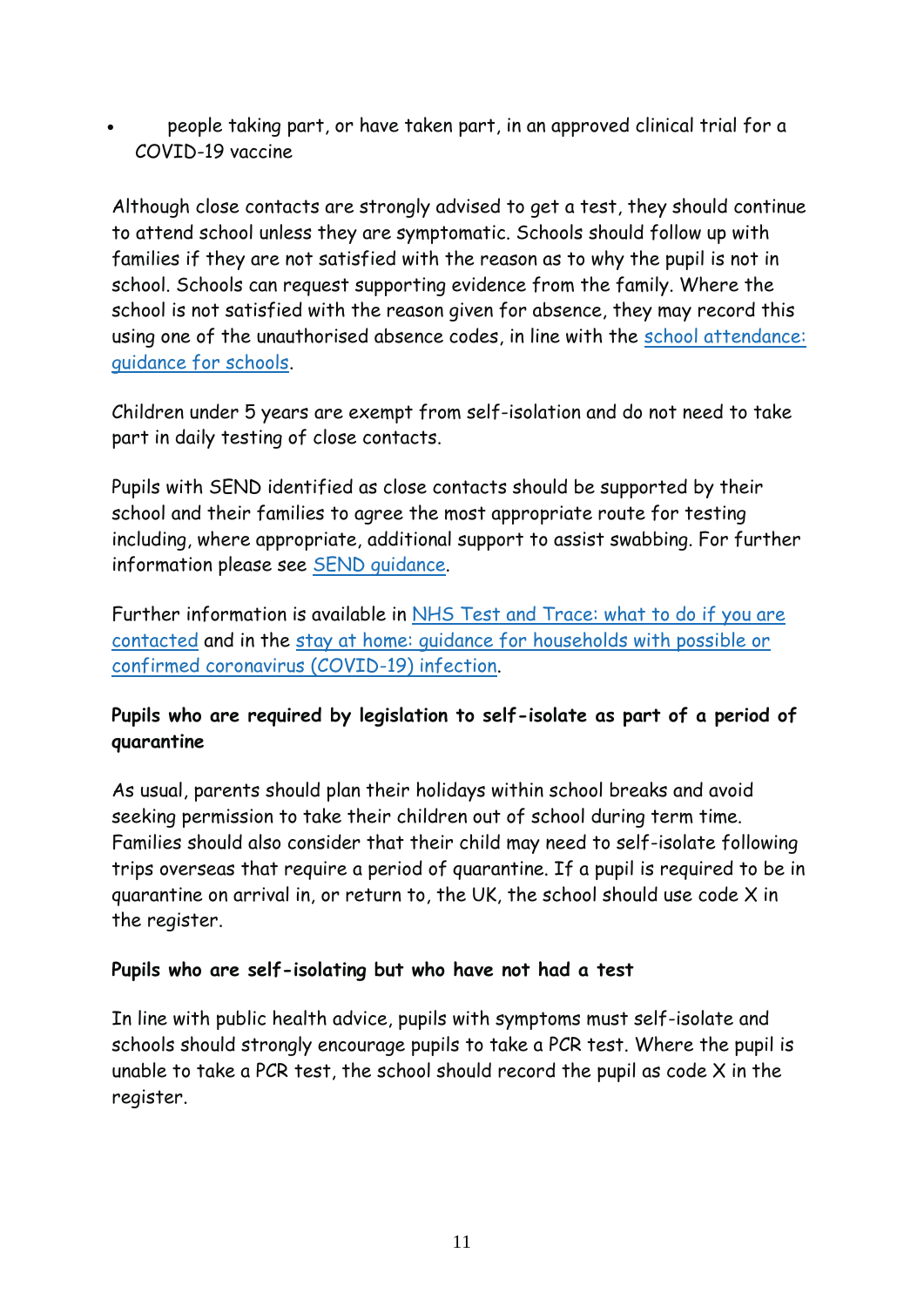Schools should follow up with families if they are not satisfied with the reason as to why the pupil is not in school. Schools can request supporting evidence from the family. Where the school is not satisfied with the reason given for absence, they may record this using one of the unauthorised absence codes, in line with the [school attendance guidance for schools.](https://www.gov.uk/government/publications/school-attendance)

#### **Remote education**

If a pupil is not attending school because their attendance would be contrary to government guidance or legislation around COVID-19, we expect schools to offer them access to remote education. Schools should keep a record of, and monitor engagement with, this activity, but this does not need to be tracked in the attendance register.

# Appendix 2: improving school attendancesupport for schools and local authorities.

#### **Leadership and management**

1. Offer a clear vision for attendance, underpinned by high expectations and core values, which are communicated to and understood by staff, pupils and families.

2. Make sure staff, pupils and families understand that absence from school is a potential safeguarding risk and understand their role in keeping children safe. 3. Expect good attendance and punctuality from all members of the school community and make sure that pupils understand its importance.

4. Convey clear messages about how absence affects attainment, wellbeing and wider outcomes. Empower staff to take responsibility for attendance.

5. Recognise attendance as an important area of school improvement. Make sure it is resourced appropriately (including through effective use of pupil premium funding) to create, build and maintain systems and performance.

6. Have a designated attendance champion in the senior leadership team with clearly assigned responsibilities which are identified within the attendance policy, escalation of procedures and school improvement plan.

7. Make sure staff receive professional development and support to deploy attendance systems effectively.

8. Governors should have an accurate view of school attendance and engage in escalation procedures where appropriate.

**Relationships and communication**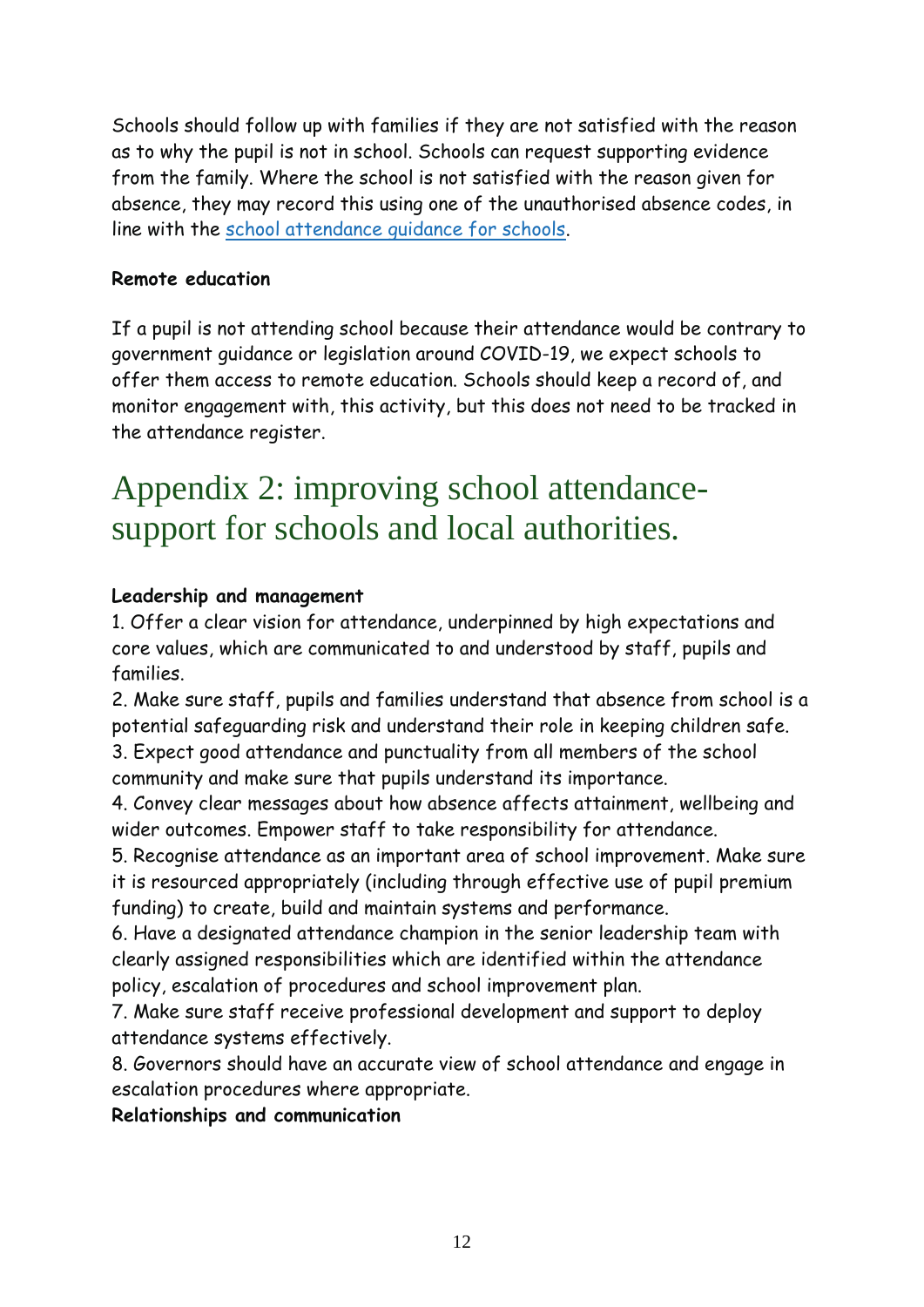1. Build respectful relationships with staff, pupils, families and other stakeholders in order to secure their trust and engagement. Make sure there is a welcoming and positive culture across the school.

2. Communicate openly and honestly with staff, pupils and families about their expectations of school life and performance so that they understand what to expect and what is expected of them.

3. Liaise with other agencies working with pupils and their families to support attendance, for example, where a young person has a social worker or is otherwise vulnerable.

4. Model respectful relationships and appropriate communication for staff and pupils. This will help relationships between pupils and staff to reflect a positive and respectful culture. All staff members should:

treat pupils with dignity, build relationships rooted in mutual respect and observe proper boundaries

- take into consideration the vulnerability of some pupils and the ways in which this might contribute to absence, handling confidential information sensitively
- understand the importance of school as a place of safety where pupils can enjoy trusted relationships with staff and pupils particularly for children with a social worker and those who have experienced adversity
- communicate effectively with families regarding pupils' attendance and well-being

5. Parents and carers should:

- treat staff with respect
- actively support the work of the school
- call on staff for help when they need it
- communicate as early as possible circumstances which may affect absence or require support

#### **Systems and data**

1. Use clear and consistently applied systems and processes to improve, reward and incentivise attendance and address absences. Make sure these systems are inclusive and appropriate for all pupils.

2. Make sure escalation procedures to address absence are initiated proactively, understood by pupils and families, implemented consistently and their impact reviewed regularly.

3. Every member of staff should know and understand their responsibilities for attendance.

4. Robust school systems provide useful data at cohort, group and individual pupil level to give an accurate view of attendance, reasons for absence and patterns amongst groups such as:

children who have a social worker including looked-after children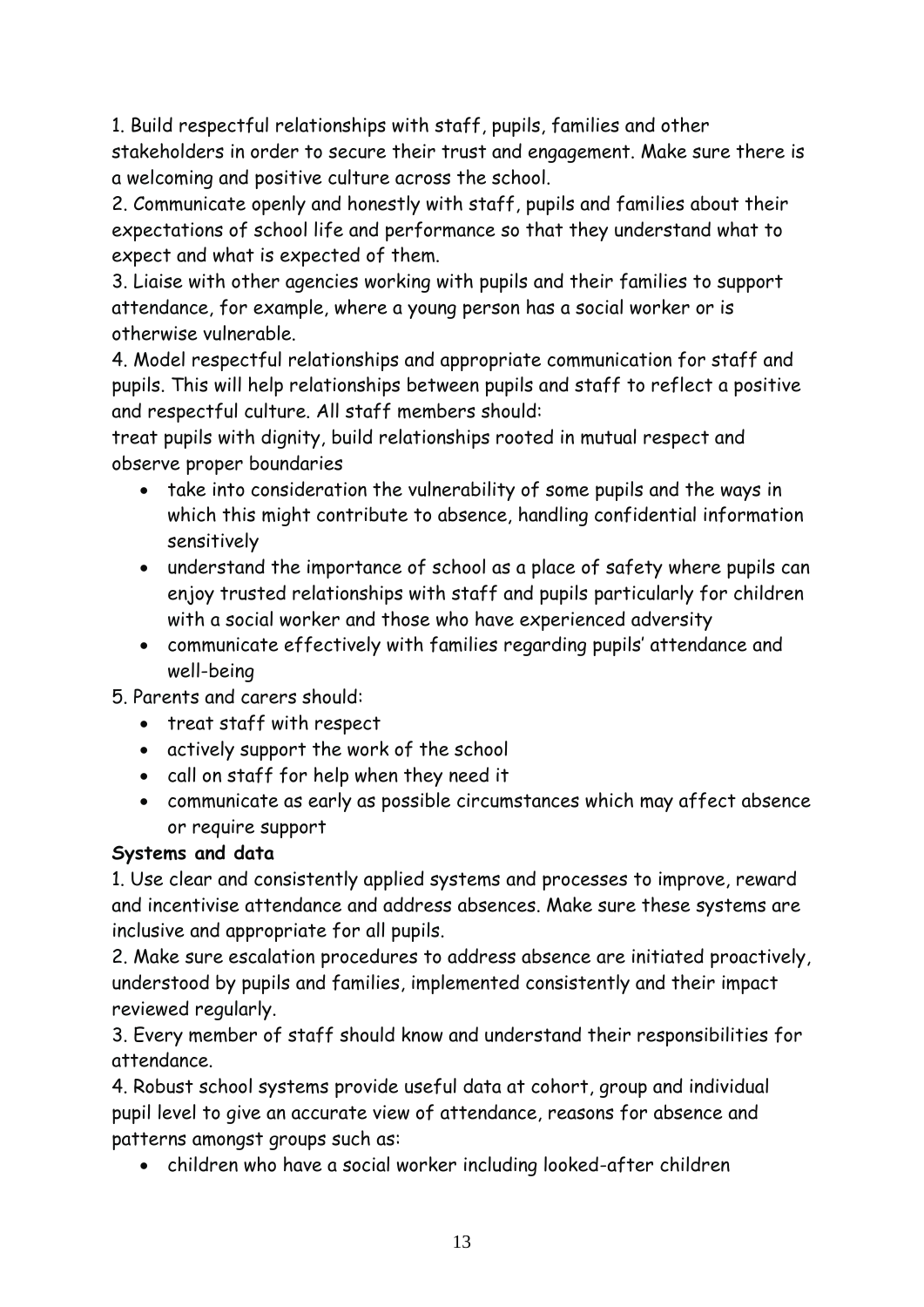- young carers
- children who are eligible for free school meals
- children who speak English as a second language
- children who have special educational needs and disabilities

5. Monitor and analyse attendance data regularly to allow early intervention to address issues. This includes raising concerns with other agencies like children's social care and early help services which are working with families.

6. Attendance leaders may consider providing regular reports to staff across the school to enable them to track the attendance of pupils and to implement attendance procedures.

7. School attendance, safeguarding and pastoral support policies should clearly outline:

- the key principles
- rules pupils need to follow
- routines
- consequence systems
- 8. The escalation of procedures to address absence needs to be:
	- understood by pupils, parents and carers
	- implemented consistently
	- reviewed regularly

### **Intervention**

1. Deliver intervention in a targeted way, in response to data or intelligence.

2. Monitor and analyse attendance data regularly to ensure that intervention is delivered quickly to address absence (register inspections, code analysis, cohort and group monitoring, punctuality, lesson attendance across subjects and benchmarking).

3. Use attendance, pastoral and SEND staff who are skilled in supporting pupils and their families to identify and overcome barriers to attendance.

4. Create action plans in partnership with families and other agencies that may be supporting families, for example, children's social care and early help services. Commission or deliver interventions to improve attendance.

5. Monitor the impact of any intervention, making adjustments if necessary and using findings to inform future strategy.

6. Where interventions fail to address attendance issues, identify the reasons why and, where appropriate, change or adjust the intervention.

7. Follow local authority codes of conduct, policies and procedures and make referrals for statutory intervention when interventions have not resulted in improved attendance and relevant triggers / thresholds are met.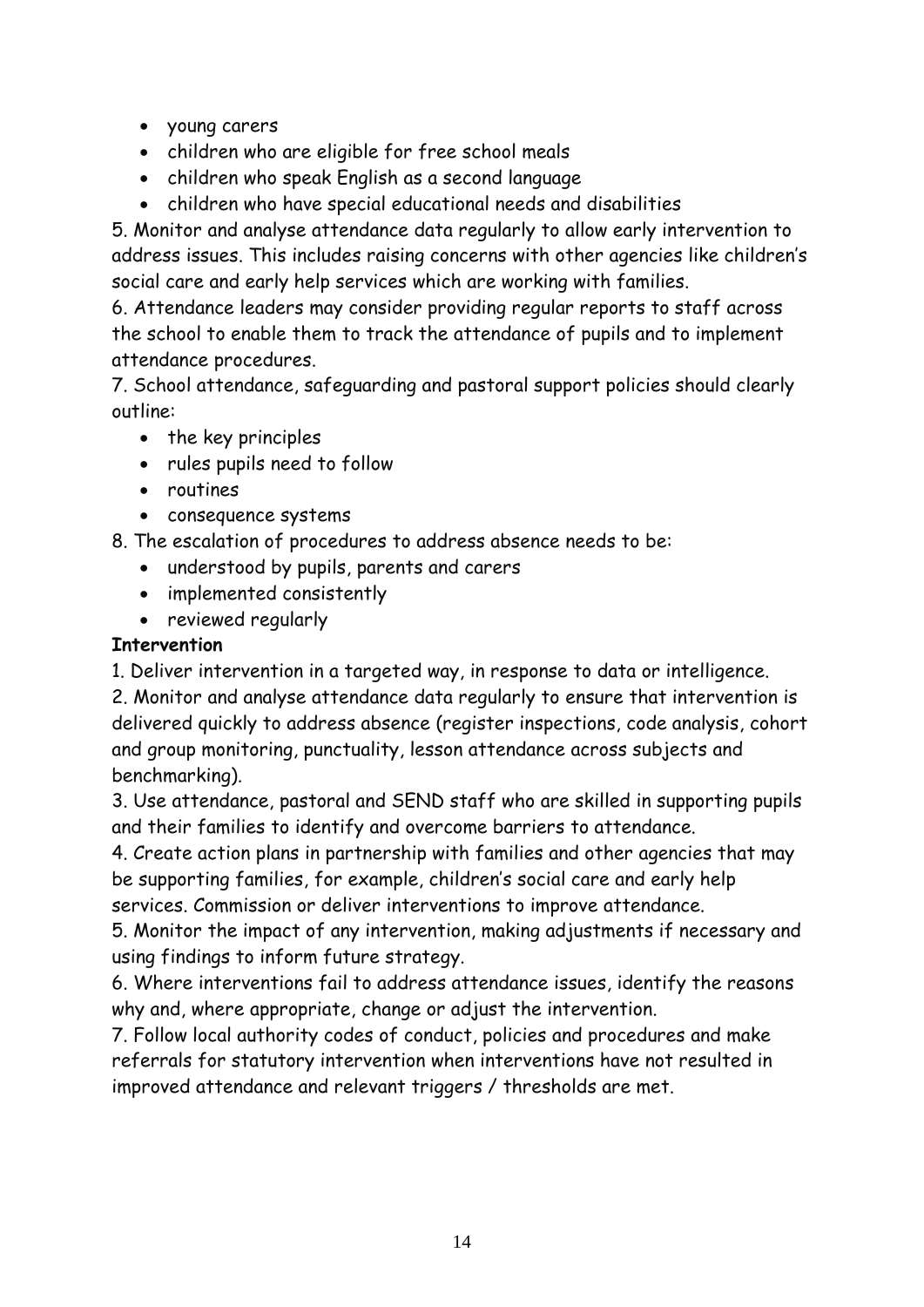# **Actions for school staff and local authorities to improve attendance**

The following sections outline the actions that school staff and local authorities could consider taking to improve attendance for all pupils, pupils at risk of poor attendance and pupils who are persistently absent. You might have different staffing structures and policies, so the designated staff we have used as examples below may not be an exact match. However, the actions we are recommending are relevant to all settings.

## **School leaders**

## **All pupils**

You may want to:

- deliver clear messages about expectations, routines and consequences to new pupils and families through prospectus and admission/transition events
- use physical presence to reinforce routines and expectations on arrival and departure
- regularly communicate expectations for attendance and punctuality and school performance through your regular channels of communication with staff, pupils and parents
- establish and monitor implementation of rewards for attendance and punctuality and sanctions for absence and lateness
- monitor implementation of policy and practice, for example through:
- form time drop in
- shadow late gate
- planner checks
- engage community businesses, partners and residents to promote attendance and report non-attendance
- monitor whole school data regularly to identify reasons for absence, patterns, attendance of particular groups and the impact of interventions
- establish, implement and monitor robust arrangements to identify, report and support children missing education (CME)
- develop good support for children with medical conditions (including the use of individual healthcare plans), mental health problems and special educational needs (SEND)
- engage pupils in consultation on attendance policy, practice, rewards and sanctions
- ensure that parents fully understand the demands and responsibilities of elective home education

## **Pupils at risk of persistent absence**

You may want to:

establish robust escalation procedures which are initiated before absence becomes a problem, for example by: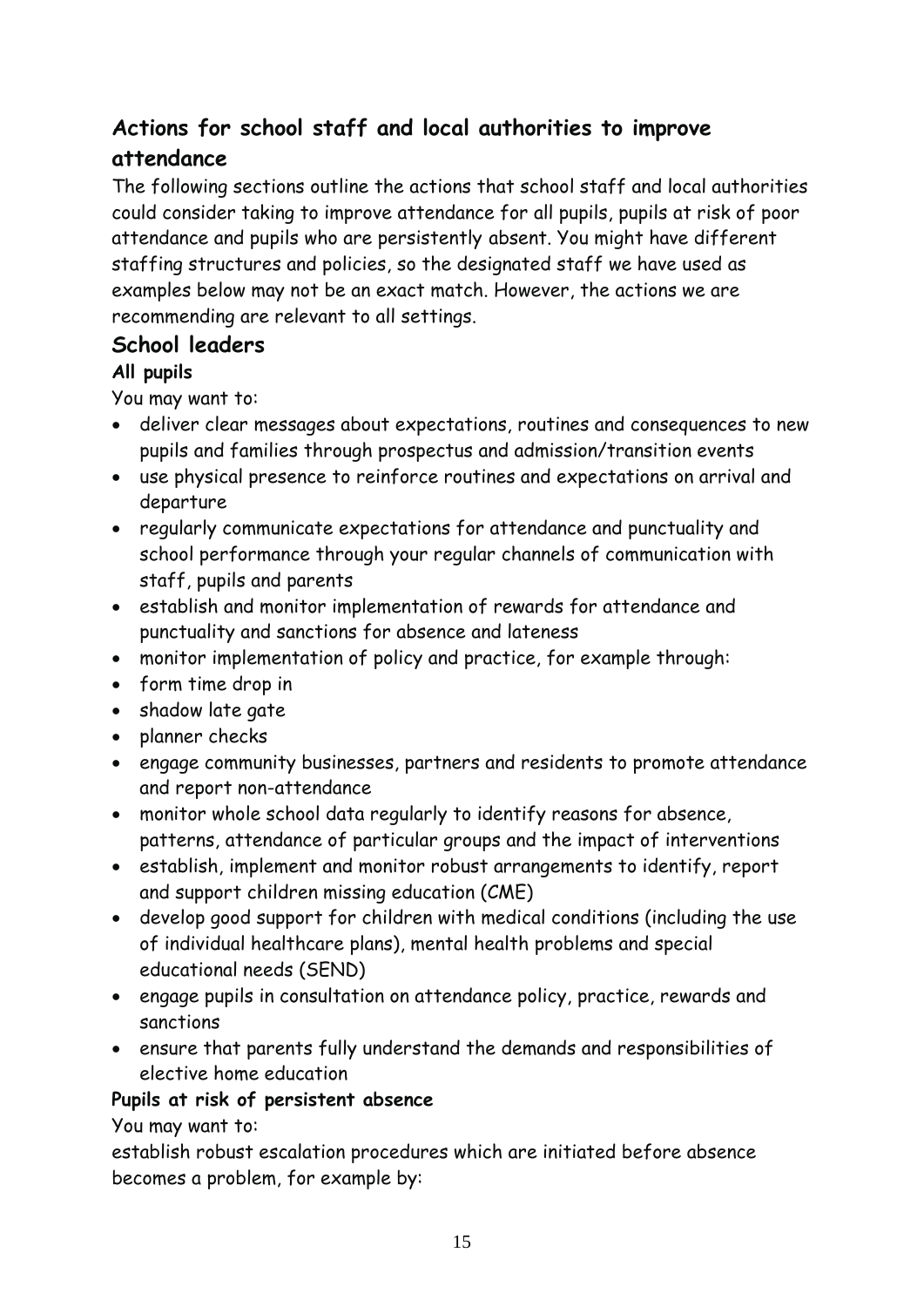- sending letters to parents and carers
- having a weekly tutor review
- creating attendance clinics
- engaging with local authority attendance teams and/or independent attendance organisations
- using fixed penalty notices
- engaging with children's social care staff, including Virtual School Heads and social workers where appropriate
- establish a range of evidence-based interventions to address barriers to attendance
- monitor the implementation and quality of escalation procedures (and intervention), for example:
- having a review and clinic drop in
- sampling of case files
- evaluate the impact of escalation procedures and seek robust evidence of the escalation procedures that work and that reflect the school context best
- attend or lead on attendance reviews and clinics in line with escalation procedures
- engage governors in attendance panels to reinforce messages and outline relevance in terms of training and employment.

#### **Pupils who are persistently absent**

#### You may want to:

establish clear and effective service level agreements with external partners to support pupils with persistent absence, including:

- local authority education welfare and attendance services
- independent attendance organisations
- alternative providers
- youth services
- school nursing and mental health professionals
- children's social care staff where appropriate
- establish good relationships with a network of voluntary organisations and charities to support vulnerable pupils including those with persistent absence, for example:
- mental health charities
- mentoring organisations
- young carers association
- engage in or lead on attendance reviews and clinics in line with escalation procedures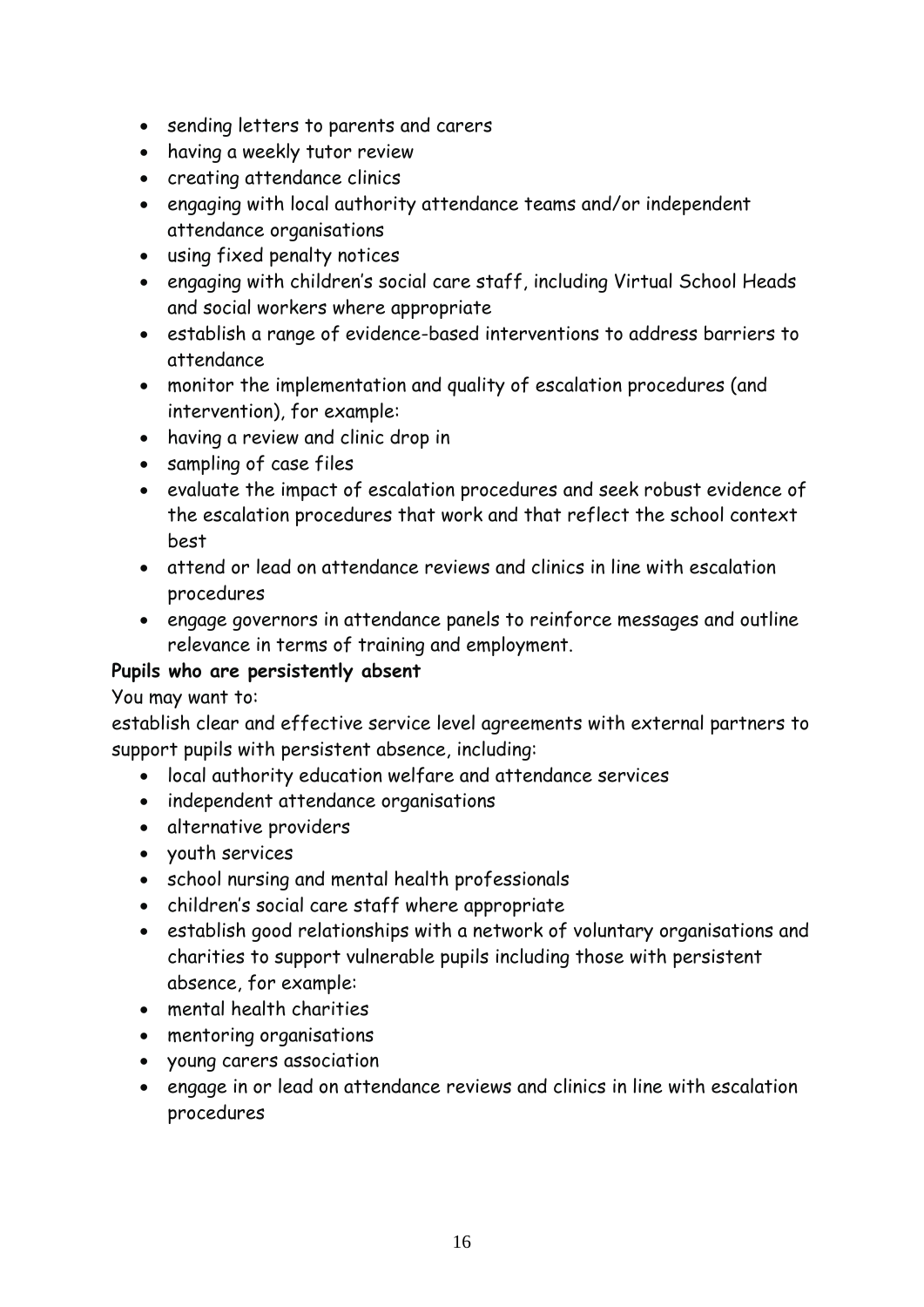## **Teaching staff and tutors**

## **All pupils**

You may want to:

- rehearse and reinforce attendance and punctuality expectations continually
- emphasise the importance of attendance and its impact on attainment
- promote the next lesson and the sequence of the lesson to motivate pupils to be in the classroom
- promote rewards and celebrate progress but continue to outline sanctions
- apply rewards and sanctions consistently
- follow up on absence and lateness with pupils to identify barriers and reasons for absence
- contact parents and carers regarding absence and punctuality
- review form or tutor group attendance weekly to share data, identify issues, intervene early and help set targets
- periodically review practice and consistency both across and between departments
- proactively promote attendance practice as part of staff induction
- consider the individual needs and vulnerabilities of pupils

## **Pupils at risk of persistent absence**

You may want to:

- welcome pupils back following an absence and provide good catch up support to build confidence and bridge gaps. This could include:
- lesson resources
- buddy support
- one to one input
- meet with pupils to discuss absence, patterns, barriers and problems
- establish action plans to remove barriers, provide additional support and set targets. This could include:
- lunchtime arrangements
- support with uniform, transport, wake up routines or emotional wellbeing
- lead daily or weekly check-ins to review progress and the impact of support
- make regular contact with families to discuss progress
- consider what support for re-engagement might be needed, including for vulnerable groups

## **Pupils who are persistently absent**

You may want to:

- prepare supporting resources to ensure pupils can access learning when they return
- develop targeted intervention to address gaps and build pupils' confidence (including considering small group additional support)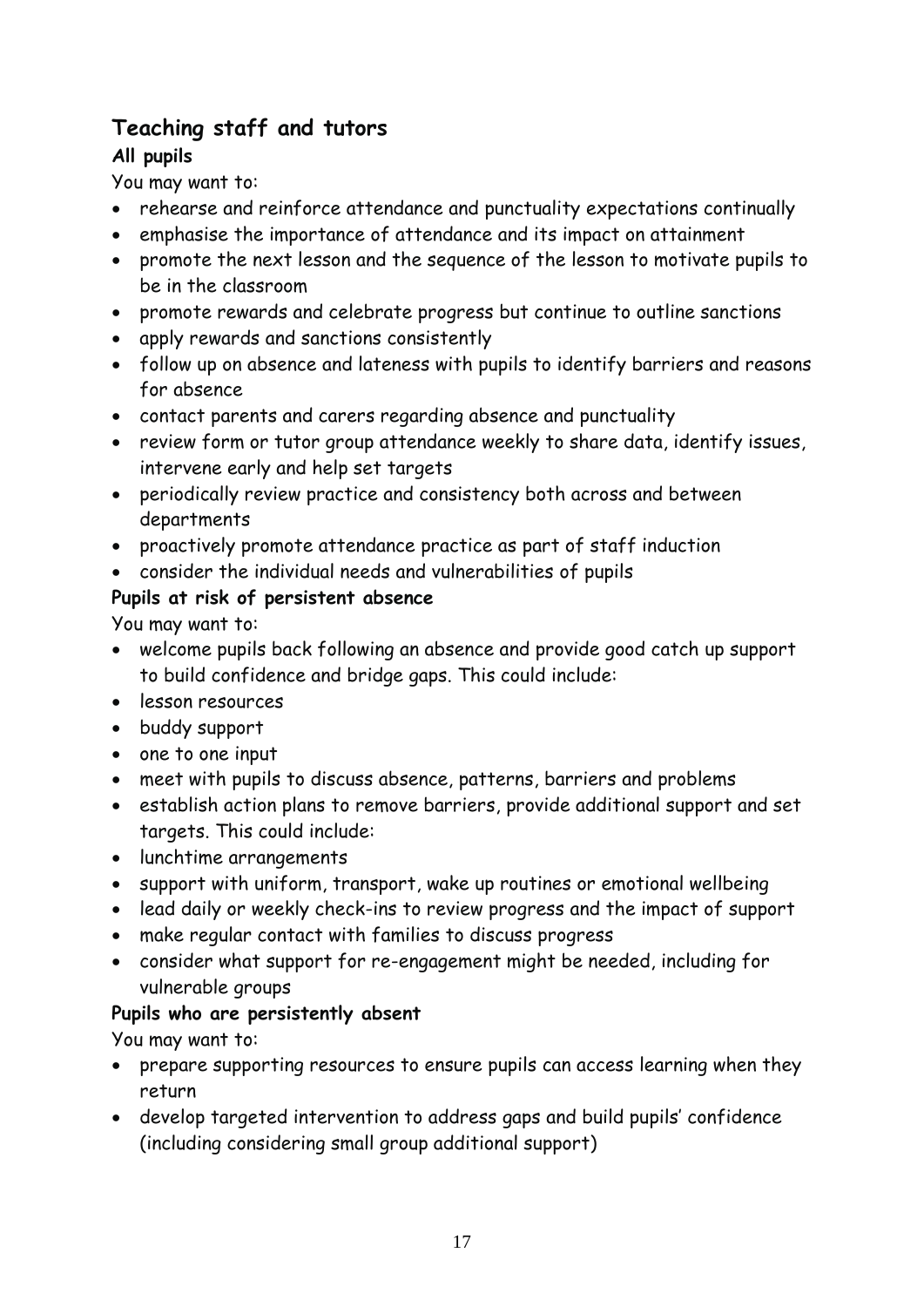- contribute to action plans which attendance staff draw together where appropriate
- provide tailored praise and encouragement when pupils attend and arrive on time

## **Attendance officers, pastoral staff and family support workers All pupils**

You may want to:

- engage with feeder schools or organisations to access absence information in order to identify target cohorts prior to transfer, including mid-year transfers and managed moves
- provide appropriate support and challenge to establish good registration practice
- carry out robust first-day calling procedures including priority routine for vulnerable children including children with a social worker
- undertake home visits in line with your policy to engage families and ensure children are safe
- identify and, where possible, mitigate potential barriers to good attendance in liaison with families and relevant support agencies
- implement punctuality routines such as late gate or sign in procedures
- implement children missing education (CME) procedures when appropriate
- ensure that that parents fully understand the demands and responsibilities of elective home education (EHE)
- where pupils have additional vulnerabilities which may require multi-agency meetings try to arrange those meetings outside of lesson time, where possible

## **Pupils at risk of persistent absence**

You may want to:

- provide regular attendance reports to tutors to facilitate weekly reviews with leaders (including special educational needs coordinators, designated safeguarding leads and pupil premium leads) for monitoring and evaluation purposes
- initiate and oversee the administration of absence procedures. This could include:
- letters home
- attendance clinics
- engagement with local authorities and other external agencies and partners
- work with families and the community to identify which methods of communication work best, recognising potential barriers in hard to reach families and find methods that work and are understood
- consideration if further interventions are required in line with the statutory guidance on [parental responsibility measures](https://www.gov.uk/government/publications/parental-responsibility-measures-for-behaviour-and-attendance)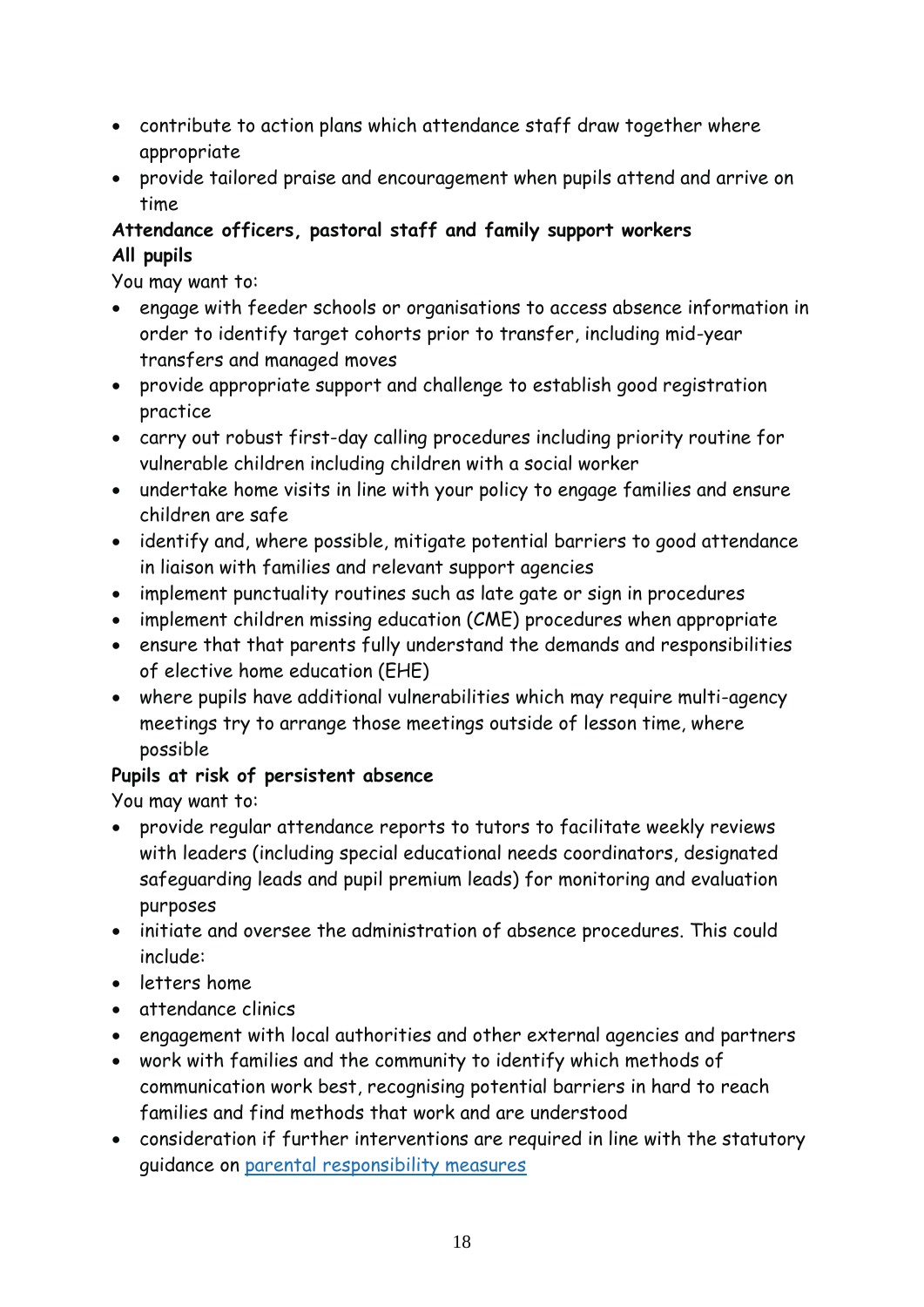- provide regular reports to leaders on the at-risk cohort
- provide regular reports/caseloads to local authority attendance team or independent attendance organisations to raise awareness of emerging at-risk pupils

#### **Pupils who are persistently absent**

You may want to:

- develop and implement persistent absence action plans with pupils and families which address barriers and help establish positive attendance routines
- identify tailored intervention which meets the needs of the pupil, for example:
- mentoring
- careers advice and guidance input
- college placement
- out of hours learning
- alternative provision where appropriate
- lead daily or weekly check-ins to review progress and impact of support
- make regular contact with families to discuss progress
- hold regular meetings or reviews of caseload with the local authority attendance team, external partners and alternative providers to check on welfare and review progress
- liaise with school leaders (designated safeguarding, special educational needs coordinator and pastoral leads) on referrals to external agencies and multiagency assessments
- coordinate and contribute to multi-agency meetings to review progress and agree on actions
- work in partnership with local authority attendance team and other agencies to ensure the appropriate use of statutory parental responsibility measures
- provide regular reports to leaders on the impact of action plans and interventions

## **Local authorities and external partners All pupils**

Local authorities may want to:

- monitor and interrogate local and national data, feedback from schools and intelligence from partner agencies to develop an LA wide strategy to improve attendance and monitor impact (including join up with early help, children's social care and other LA services)
- monitor and share relevant absence information with schools for specific groups of pupils including those with protected characteristics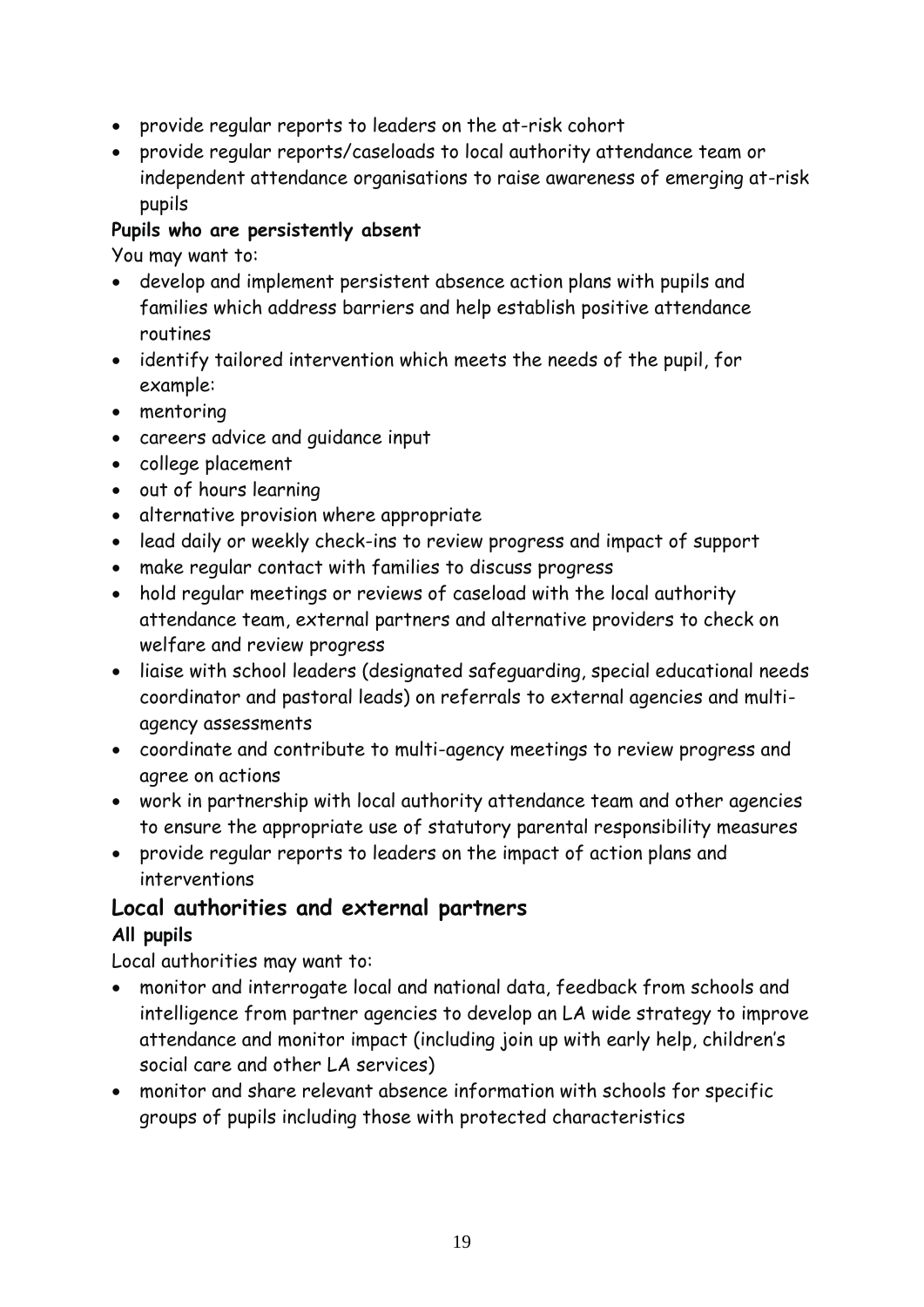- maintain regular communication and build relationships with school leaders through local networks and forums, to share local and national data, disseminate best practice and respond to intelligence from school leaders
- use your children's services team to facilitate community strategies and initiatives, for example:
- local authority messages on holidays
- minimise mid-week starts to school term
- shared agency messages to reinforce attendance
- engage partners from virtual school, early help and social care teams to ensure that they understand attendance expectations and ensure that the vulnerable cohort they serve are supported to sustain good levels of attendance
- work closely with local health services and school nursing teams to ensure practitioners understand attendance requirements/responsibilities and work collaboratively with them to link families into the right support
- connect with targeted services and make full use of VCS partners to understand current service delivery, service pressures and to facilitate appropriate signposting
- establish and implement robust children missing education (CME) procedures to follow up reports from school and other educational organisations within agreed timescales
- ensure that parents fully understand the demands and responsibilities of elective home education (EHE)

Virtual School Heads may want to:

- monitor the attendance of looked-after children
- set aspirational targets for attendance within personal education plans
- provide training for designated teachers about their role in promoting the attendance of looked-after and previously looked-after children
- provide advice and guidance to those services supporting previously lookedafter children and their families about promoting and securing good attendance
- School nursing teams may provide support to help implement care plans to support the attendance of pupils with healthcare needs.

#### **Pupils at risk of persistent absence**

Local authorities may want to have a clear process for how attendance issues should be managed and escalated if unresolved, making clear when to follow different steps of intervention and involving all relevant agencies. Social workers and family support workers should:

convey high expectations for attendance